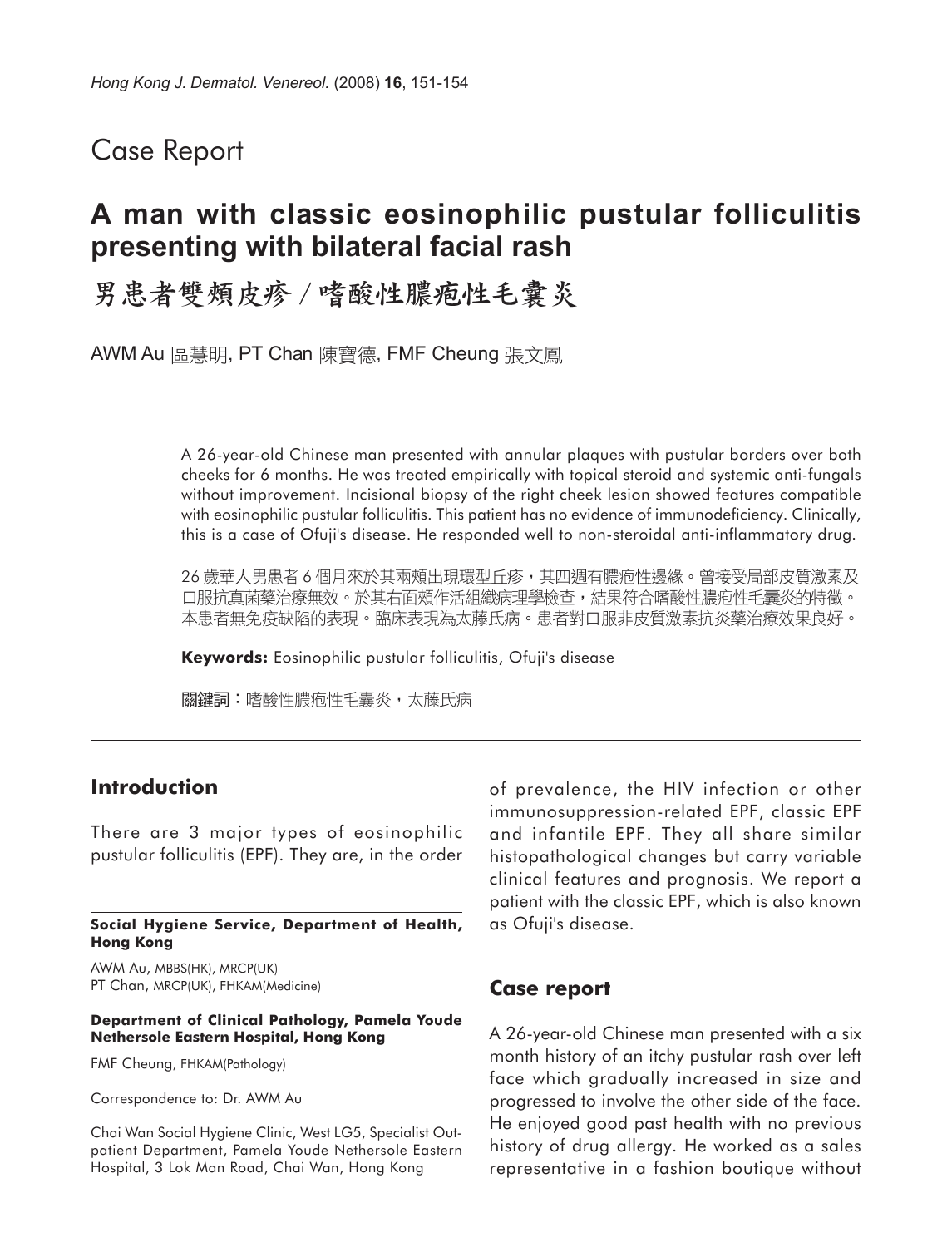obvious exposure to chemicals or irritants. He had a history of contact with a dog with tinea infection after the onset of rash. He had not taken any drugs or herbs before the onset of the rash. Prior to our assessment, he attended a private general practitioner and was given topical steroid, oral griseofulvin and oral antihistamine. However, his condition did not improve, prompting a consultation with a private dermatologist. Skin biopsy was offered but the patient declined. He was then treated empirically with oral terbinafine, topical fusidic acid and topical isoconazole. However, the rash progressed despite treatment and he was referred to our clinic.

On examination, large annular plaques with active erythematous pustular borders, central crusting and hyperpigmentation were found over both cheeks of the patient (Figure 1). Examination under Wood's light showed no enhancement. Other body areas were not affected. Differential diagnoses included contact dermatitis, photodermatitis, tinea incognito, impetigo, eosinophilic pustular folliculitis and pustular psoriasis.

Blood tests showed peripheral eosinophilia with an eosinophil count of  $0.9 \times 10^9$ /L (normal <0.5  $x$  10 $^{\circ}$ /L). Haemoglobin, platelet and total white

**Figure 1.** Erythematous plaque with an annular pustular rim on right cheek.

cell counts were normal. Other tests including autoimmune markers, liver and renal biochemistry were also normal. HIV antibody was negative. An incisional biopsy performed over the right cheek showed epidermal hyperplasia with hyperkeratosis and parakeratosis. Heavy infiltrates of lymphocytes, polymorphs and eosinophils were found around and within pilosebaceous units as well as around dermal vessels. An eosinophilic microabscess was seen within a dilated hair infundibulum (Figures 2 & 3). There was minimal inflammatory infiltration



**Figure 2.** Hyperkeratotic epidermis and microabscess within a dilated hair infundibulum (H&E, Original magnification x 40).



**Figure 3.** Mixed inflammatory infiltrates around pilosebaceous units with notable presence of eosinophils (H&E, Original magnification x 400).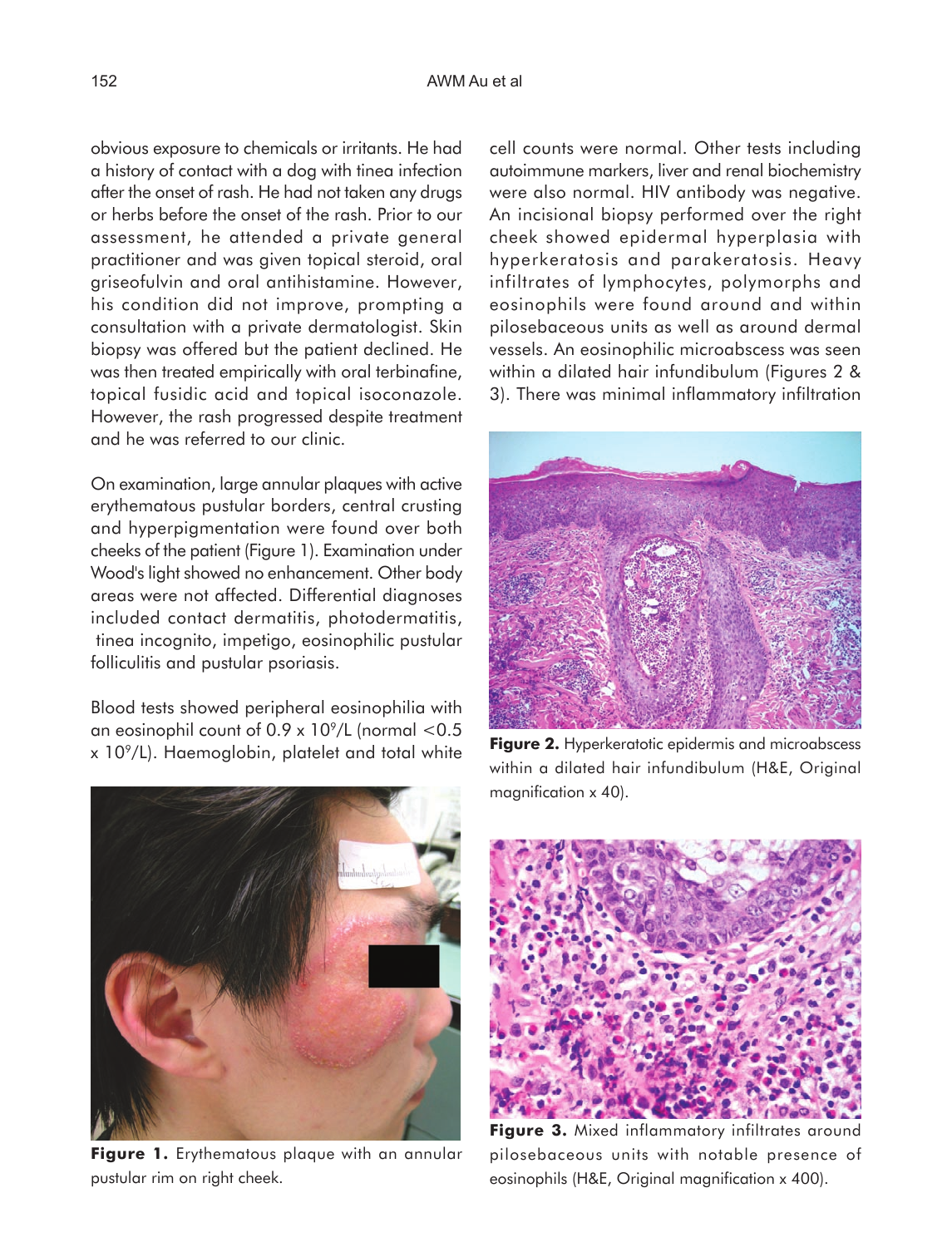in the epidermis. Special stains did not demonstrate any fungal elements. Direct immunofluorescence studies for IgA, IgG, IgM, C3 and C1q were all negative. In constellation, the clinical findings and investigations indicated that the patient got eosinophilic pustular folliculitis which was also known as Ofuji's disease.

He was treated with metronidazole 400 mg bid for 1 week together with oral indomethacin 25 mg tds and ranitidine 150 mg bid. Marked improvement was noted after 2 weeks of treatment. Clinical remission was maintained by oral indomethacin and topical steroids.

## **Discussion**

Eosinophilic pustular folliculitis (EPF) was first described by Ise and Ofuji in 1965 in a 42-yearold Japanese woman who had follicular pustulosis on her torso, arms, and face, with blood tests demonstrating mild to moderate leucocytosis with eosinophilia. The pustules consisted of noninfectious eosinophilic infiltration of the hair follicles.1 In 1970, Ofuji described 3 additional patients and proposed the name 'eosinophilic pustular folliculitis' for this entity.2 This type of EPF was then referred to as classic EPF, or Ofuji's disease. Two additional types, the immunosuppression-associated eosinophilic pustular folliculitis and infancy-associated eosinophilic folliculitis were described later. They had similar histological findings but different clinical manifestations.<sup>1</sup>

Ofuji's disease is a dermatosis of unknown aetiology. It occurs most commonly in Asians and is relatively rare in Caucasians. Most patients are adults, with an average age of 30 years. The male to female ratio is approximately 5:1. There have been occasional reports in children, often with clinical features similar to the infantile form.

Clinically, Ofuji's disease manifests as chronic and recurrent annular clusters of sterile follicular papules and pustules superimposed on plaques with central clearing and peripheral extension. The lesions typically affect the face (85%), back and trunk (59%), and the extensor surfaces of the arms. However, areas without follicles such as the digits, palms and soles may also be affected. Generally, there is no systemic involvement. Individual cluster lasts for 7-10 days but relapses every 3-4 weeks. They usually heal without scarring but often result in post-inflammatory hyperpigmentation. There is mild to moderate peripheral blood leucocytosis with eosinophilia in 35% of patients.

The exact pathogenesis of classic EPF has not yet been elucidated. Proposed mechanisms include hypersensitivity reaction to various infections or medications, and autoimmune disorders possibly facilitated by skin surface lipid-derived eosinophilic chemotatic and activation factors.1 EPF has been associated with immune dysfunction. Other than HIV infection, immunosuppression-related EPF has been associated with lymphoma, leukaemia, myelodysplastic syndrome and bone marrow transplantation.1 Buchness et al reported that biopsy specimens showed degranulation of both eosinophils and mast cells.<sup>3</sup> Ishiguro et al found moderately increased mast cells around follicles and sebaceous glands.4 There are two types of mast cells identified. One type contains the neutral proteases, tryptase and chymase, and is termed the TC mast cell, whereas the second type contains only tryptase and is termed the T mast cell. TC mast cells are predominant in skin and small intestinal mucosa whereas T mast cells are the predominant type seen in alveoli of the lung and small intestinal mucosa. The majority of infiltrating mast cells are T mast cells. Although differences in biologic activities of TC mast cells and T mast cells remain unclear, they might play a role in the pathogenesis of Ofuji's disease.

Various treatments have been tried but no definitively effective therapy has been established. First line treatment options include topical steroid, topical tacrolimus, antihistamines and oral indomethacin. Indomethacin 50-75 mg daily is the most frequently used treatment. Clinical improvement accompanied by a decrease of